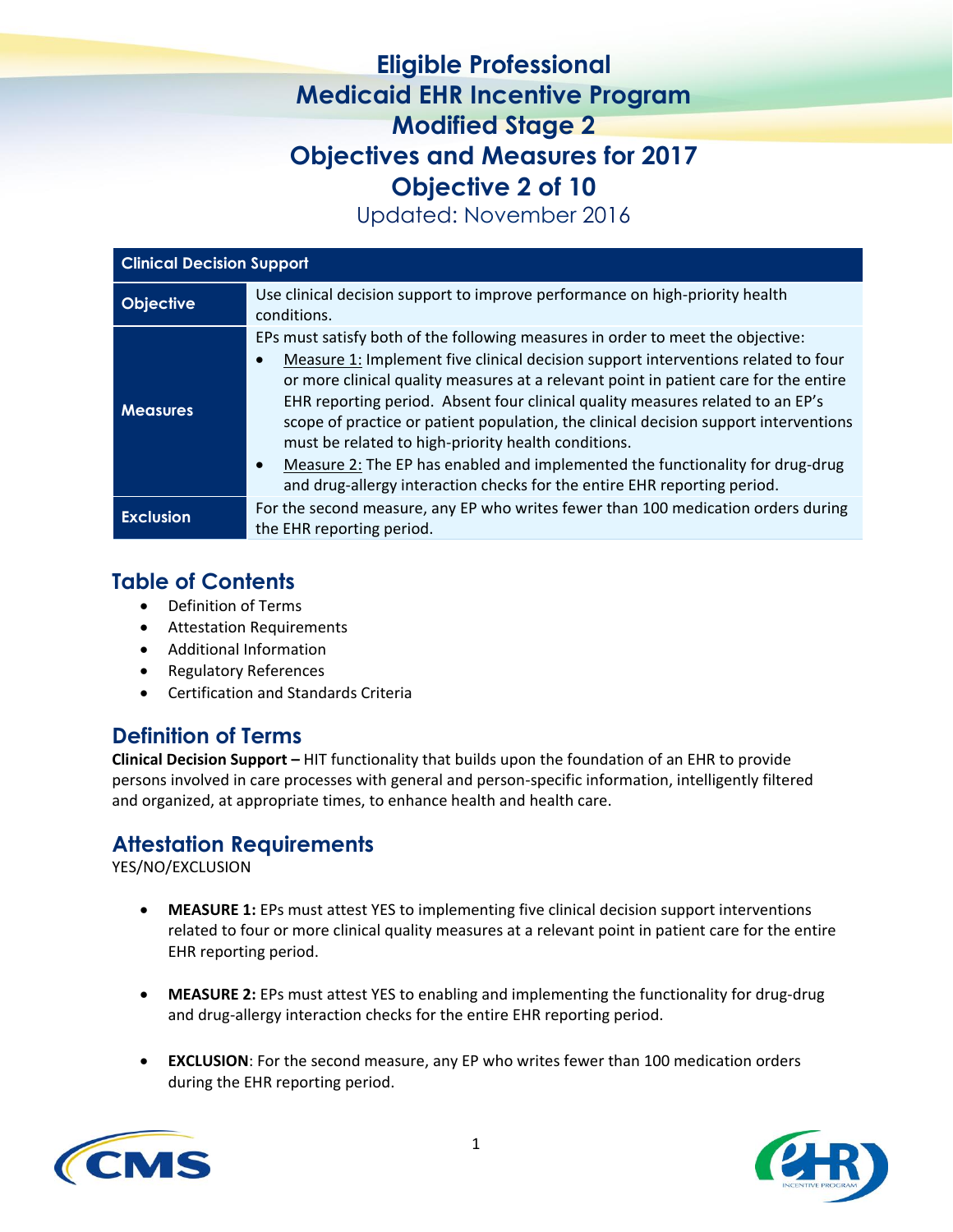## **Additional Information**

- If there are limited CQMs applicable to an EP's scope of practice, the EP should implement CDS interventions that he or she believes will drive improvements in the delivery of care for the highpriority health conditions relevant to their specialty and patient population.
- Drug-drug and drug-allergy interaction alerts are separate from the 5 clinical decision support interventions and do not count toward the 5 required for this first measure.

#### **Regulatory References**

- This objective may be found in Section 42 of the code of the federal register at 495.22 (e)(2)(i) and (ii). For further discussion please see [80 FR 62795.](https://www.federalregister.gov/articles/2015/10/16/2015-25595/medicare-and-medicaid-programs-electronic-health-record-incentive-program-stage-3-and-modifications#h-64)
- In order to meet this objective and measure, an EP must use the capabilities and standards of CEHRT at 45 CFR 170.314(a)(8) and (a)(2).

## **Certification and Standards Criteria**

Below is the corresponding certification and standards criteria for electronic health record technology that supports achieving the meaningful use of this objective.

| <b>Certification Criteria</b>                             |                                                                                                                                                                                                                                                                                                                                                                                                                                                                                                                                                                                                                                                                                                                                                                                                                                                                                                                                                                                                                                                                                                                                                                                                                                                                                                                                                                                                                                                                                                                                                                                                                                                 |  |
|-----------------------------------------------------------|-------------------------------------------------------------------------------------------------------------------------------------------------------------------------------------------------------------------------------------------------------------------------------------------------------------------------------------------------------------------------------------------------------------------------------------------------------------------------------------------------------------------------------------------------------------------------------------------------------------------------------------------------------------------------------------------------------------------------------------------------------------------------------------------------------------------------------------------------------------------------------------------------------------------------------------------------------------------------------------------------------------------------------------------------------------------------------------------------------------------------------------------------------------------------------------------------------------------------------------------------------------------------------------------------------------------------------------------------------------------------------------------------------------------------------------------------------------------------------------------------------------------------------------------------------------------------------------------------------------------------------------------------|--|
| \$170.314(a)(8)<br><b>Clinical</b><br>decision<br>support | (i) Evidence-based decision support interventions. Enable a limited set of<br>identified users to select (i.e., activate) one or more electronic clinical decision<br>support interventions (in addition to drug-drug and drug-allergy contraindication<br>checking) based on each one and at least one combination of the following data:<br>(A) Problem list;<br>(B) Medication list;<br>(C) Medication allergy list;<br>(D) Demographics;<br>(E) Laboratory tests and values/results; and<br>(F) Vital signs.<br>(ii) Linked referential clinical decision support.<br>(A) EHR technology must be able to:<br>Electronically identify for a user diagnostic and therapeutic reference<br>а.<br>information; or<br>Electronically identify for a user diagnostic and therapeutic reference<br>b.<br>information in accordance with the standard specified at § 170.204(b)<br>and the implementation specifications at $\S 170.204$ (b)(1) or (2).<br>(B) For paragraph (a)(8)(ii)(A) of this section, EHR technology must be able to<br>electronically identify for a user diagnostic or therapeutic reference<br>information based on each one and at least one combination of the<br>following data referenced in paragraphs (a)(8)(i)(A) through (F) of this<br>section:<br>(iii) Clinical decision support configuration.<br>(A) Enable interventions and reference resources specified in paragraphs<br>(a)(8)(i) and (ii) of this section to be configured by a limited set of<br>identified users (e.g., system administrator) based on a user's role.<br>(B) EHR technology must enable interventions to be electronically triggered: |  |

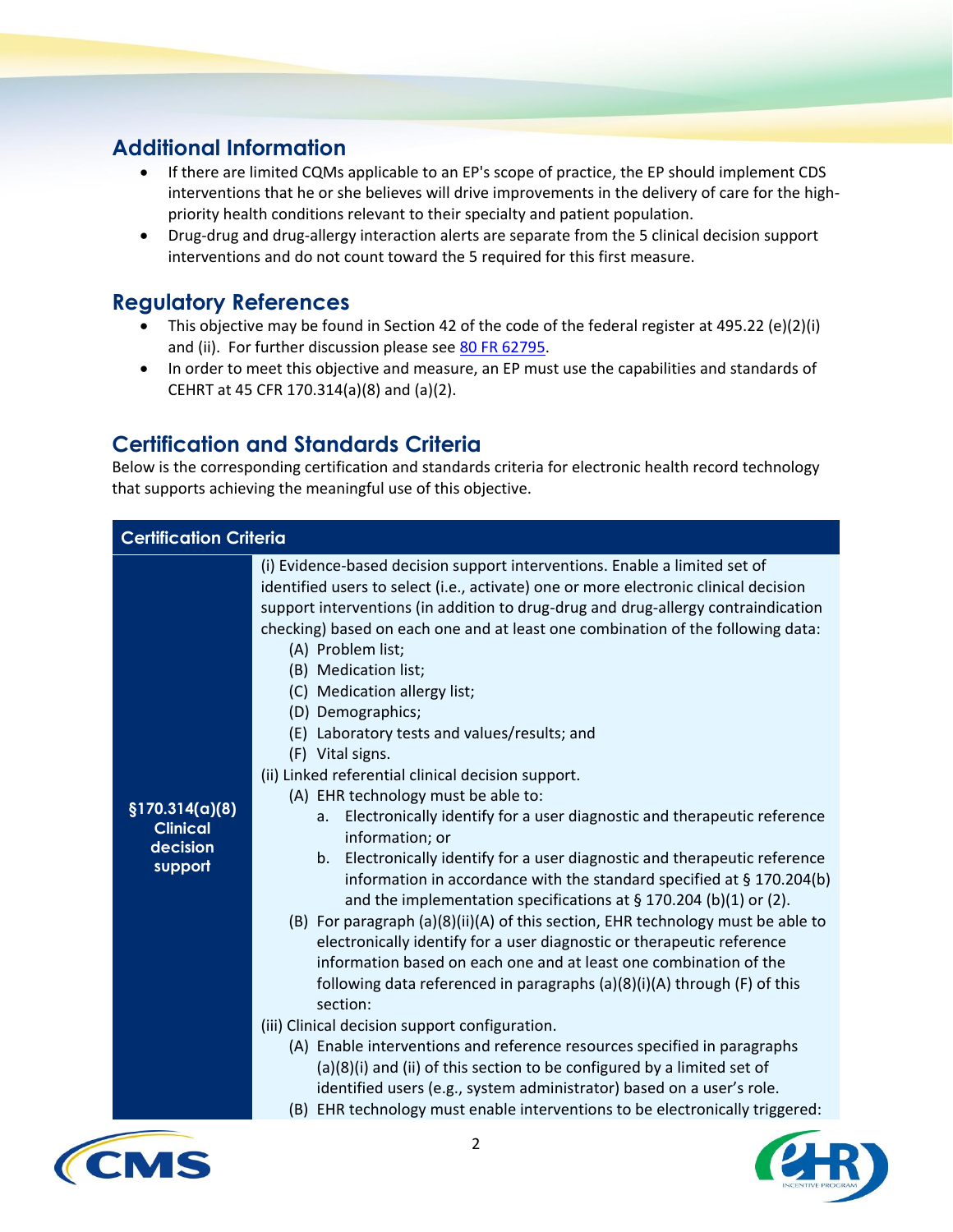|                                                                                         | Based on the data referenced in paragraphs (a)(8)(i)(A) through (F) of<br>а.<br>this section.<br>b. When a patient's medications, medication allergies, and problems are<br>incorporated from a transition of care/referral summary received<br>pursuant to paragraph (b)(1)(iii) of this section.<br>Ambulatory setting only. When a patient's laboratory tests and<br>$\mathsf{C}$ .<br>values/results are incorporated pursuant to paragraph $(b)(5)(i)(A)(1)$<br>of this section.<br>(iv) Automatically and electronically interact. Interventions triggered in<br>accordance with paragraphs (a)(8)(i) through (iii) of this section must<br>automatically and electronically occur when a user is interacting with EHR<br>technology.<br>(v) Source attributes. Enable a user to review the attributes as indicated for all |
|-----------------------------------------------------------------------------------------|-----------------------------------------------------------------------------------------------------------------------------------------------------------------------------------------------------------------------------------------------------------------------------------------------------------------------------------------------------------------------------------------------------------------------------------------------------------------------------------------------------------------------------------------------------------------------------------------------------------------------------------------------------------------------------------------------------------------------------------------------------------------------------------------------------------------------------------|
|                                                                                         | clinical decision support resources:<br>(A) For evidence-based decision support interventions under paragraph<br>(a)(8)(i) of this section:<br>a. Bibliographic citation of the intervention (clinical research/guideline);<br>b. Developer of the intervention (translation from clinical<br>research/guideline);<br>Funding source of the intervention development technical<br>c.<br>implementation; and<br>Release and, if applicable, revision date(s) of the intervention or<br>d.<br>reference source.<br>(B) For linked referential clinical decision support in paragraph (a)(8)(ii) of                                                                                                                                                                                                                                  |
|                                                                                         | this section and drug-drug, drug-allergy interaction checks in<br>paragraph(a)(2) of this section, the developer of the intervention, and<br>where clinically indicated, the bibliographic citation of the intervention<br>(clinical research/guideline).                                                                                                                                                                                                                                                                                                                                                                                                                                                                                                                                                                         |
| 170.314 <sub>(a)(2)</sub><br>Drug drug, drug<br>allergy<br><b>interaction</b><br>checks | (i) Interventions. Before a medication order is completed and acted upon during<br>computerized provider order entry (CPOE), interventions must automatically and<br>electronically indicate to a user drug-drug and drug-allergy contraindications<br>based on a patient's medication list and medication allergy list.<br>(ii) Adjustments.<br>(A) Enable the severity level of interventions provided for drug-drug<br>interaction checks to be adjusted.                                                                                                                                                                                                                                                                                                                                                                      |
|                                                                                         | (B) Limit the ability to adjust severity levels to an identified set of users or                                                                                                                                                                                                                                                                                                                                                                                                                                                                                                                                                                                                                                                                                                                                                  |